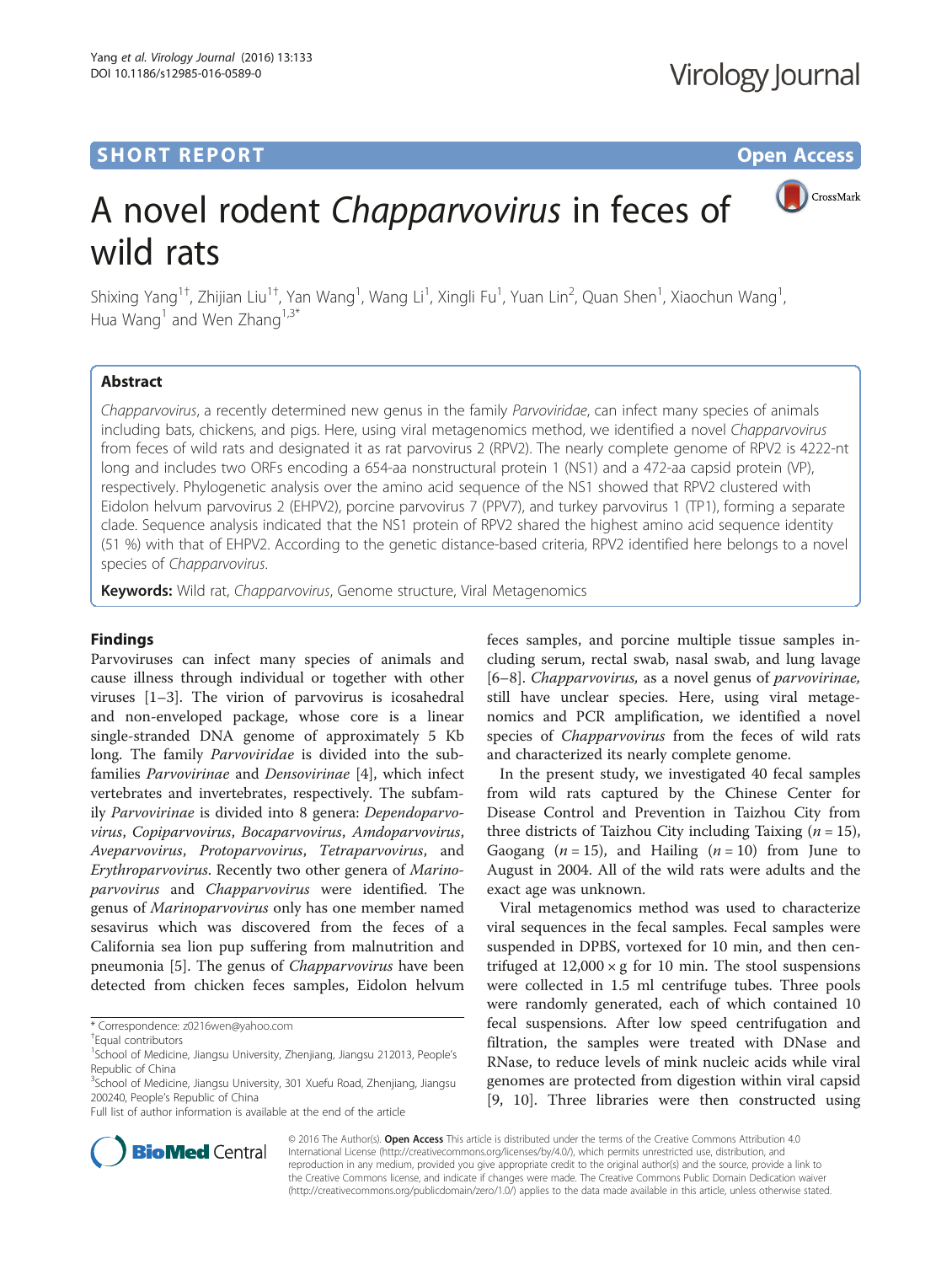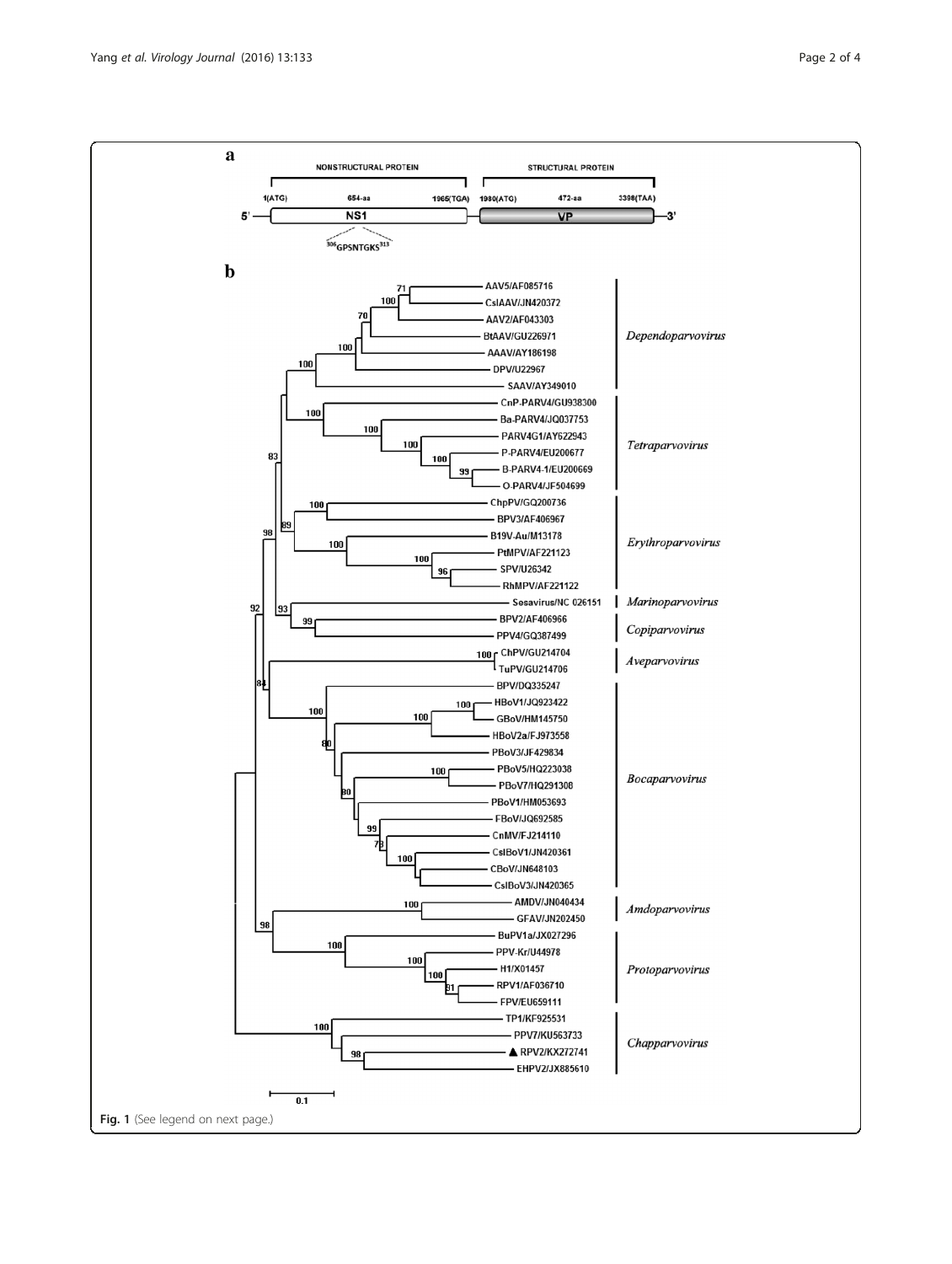#### (See figure on previous page.)

Fig. 1 Genome organization and phylogenetic analysis of RPV2. a The genome rrganization of RPV2. The NS1 and VP proteins and the conservative ATP or GTP binding Walker loop motif are shown. **b** Phylogenetic tree was constructed over the NS1 amino acid sequences of 48 members in the Parvovirinae. The tree was derived using Neighbor-Joining analysis with 1000 bootstrap replicates. Scale bars indicate nucleotide substitutions per site, vertical bars represent the genera, and GenBank accession numbers are shown for the reference virus sequences, RPV2 identified in this study are marked with black triangle

Nextera XT DNA Sample Preparation Kit (Illumina) and sequenced using the Miseq Illumina platform with 250 bases paired ends with a distinct molecular tag for each pool. Resulting raw reads were trimmed for quality and primer, and de novo assembled into contigs. Sequences and contigs were compared to the GenBank non-redundant protein database using BLASTx with an E-value cutoff of  $< 10^{-5}$ .

Results indicated there were 66 sequences reads showing the best BLASTx matches to EHPV2. The nearly complete genome was then determined by filling gaps by PCR and sequenced by Sanger method. The novel Chapparvovirus was designated rat parvovirus 2 (RPV2) and submitted to GenBank with accession no. KX272741. The near complete genome of RPV2 consists of 4222-nt and encodes two major proteins including the NS1 protein and VP protein, respectively. The NS1 protein was 654 amino acid in length possessing the ATP or GTP binding Walker loop motif  $306$ GPSNTGKS $313$  (Fig. 1, panel a). Sequence analysis indicated that RPV2 NS1 shares the highest amino acid sequence identity of 51 % with EHPV2. The VP protein was 472-aa in length and significantly shorter than other members of the subfamily Parvoviridae, which has an approximately 700-aa capsid protein. In addition, the conserve phospholipase  $A<sub>2</sub>$  (PLA2) motif widely presented in the other members of the subfamily Parvoviridae is lack in RPV2 VP protein [[11\]](#page-3-0). The RPV2 VP protein shares the highest amino acid sequence identity of 44 % with PPV7. The ICTV states that parvoviruses sharing >85 % amino acid identity of NS1 protein belong to the same species. Based on the criteria, RPV2 identified here belongs to a novel species of Chapparvovirus.

To determine the relationship between RPV2 and the other members of the subfamily Parvoviridae, phylogenetic analysis over the NS1 protein of 48 members in the Parvovirinae was performed. Amino acid sequences of NS1 were aligned by ClUSTAL W, and phylogenetic trees were constructed with MEGA 6.0 software using the Neighbor-Joining statistical method based on the Jones-Taylor-Thornton matrix-based model. Result showed that RPV2 clustered with EHPV2, PPV7, and TP1, forming a separate clade (Fig. 1, panel b). Among them, RPV2 has the closest relationship with EHPV2, which was identified from fecal samples of Eidolon helvum [\[7](#page-3-0)].

To investigate the prevalence of RPV2 in wild rats, viral nucleic acid was extracted from all the 40 individual samples using TaKaRa MiniBEST Universal Genomic DNA Extraction Kit Ver.5.0 (TaKaRa, Japan). A set of nested primers designed basing on the NS1 nucleotide sequence of RPV2 was used to perform PCR screening in the 40 rat fecal samples. Primer RPV2 F1 (5′- TGGGTTCAGGCTACACAGGGTGG-3′) and RPV2 R1 (5′-CAGTCGCCCCTCTCAGGGCT-3′) were used for the first round of PCR, and RPV2 F2 (5′-AGCTG TACCCTGGGGAGAAATTGT-3′) and RPV2 R2 (5′- CGGGTTGTTGTCCTCTCGGCA-3′) for the second round, the expected length of amplified fragment was 419 bp. Our results indicated 17.5 % (7/40) of the fecal samples were positive. The PCR amplicons were T-A cloned and sequenced by Sanger method. Sequence analysis showed that the seven amplicons shared >98 % nucleotide identity, indicating a single virus strain was prevalent in the wild rats in this area.

# Conclusions

In summary, we detected a novel rodent Chapparvovirus in wild rats and characterized its nearly complete genome. Phylogenetic analysis indicated that the RPV2 clustered with EHPV2, PPV7, and TP1, forming a separate clade. According to the genetic distance-based criteria, RPV2 belonged to a novel species of Chapparvovirus. Our epidemiologic data indicated RPV2 was prevalent in the wild rats in this area.

### Abbreviations

BLAST, basic local alignment search tool; DPBS, Dulbecco's phosphate buffered saline; EHPV2, eidolon helvum parvovirus 2; NS1, nonstructural protein 1; ORF, open reading frame; PCR, polymerase chain reaction; PLA2, phospholipase A<sub>2</sub>; PPV7, porcine parvovirus 7; RPV2, rat Chapparvovirus 2; VP, capsid protein

#### Acknowledgement

This work was supported by the Natural Science Foundation of Jiangsu Province No. BK20130502 and BK20140537, the National Natural Science Foundation of China No. 31302107, the Professional Research Foundation for Advanced Talents of Jiangsu University No. 12JDG085 and 13JDG087, the Postdoctoral Foundation of Jiangsu Province No. 1302058C and 1302057C, the China Postdoctoral Foundation No. 2014 M561597 and China Postdoctoral Special Foundation No. 2015 T80503.

#### Authors' contributions

WZ and SY conceived the study. SY and ZL performed all the experiments. SY wrote the paper. All authors read and approved the final manuscript.

#### Competing interests

The authors declare that they have no competing interests.

Ethics approval and consent to participate

Not applicable.